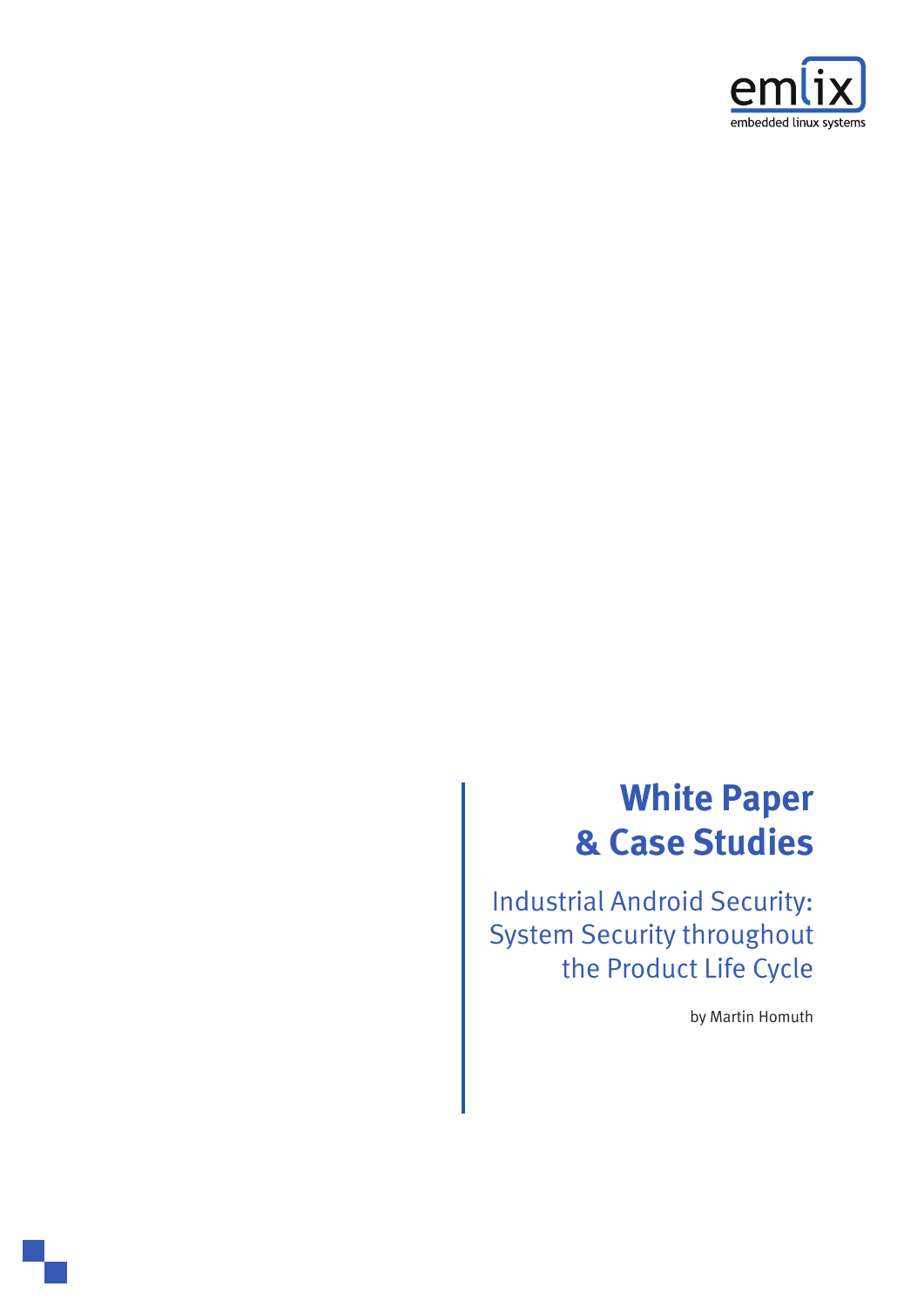

## **Summary**

Android offers flexibility and usability that is unmatched and these benefits have been recognized for use in industrial systems. This paper shows that industrial devices based on Android do provide certain challenges, but the re-architecture of Project Treble and pursuing the necessary approach during system development offer chances to create long-lasting products that can be updated and secured for longer periods than previous or current consumer products. The experience of customers shows that once the product progression leans towards separation of the Android framework the complexity of updates decreases significantly.

## **Table of Contents**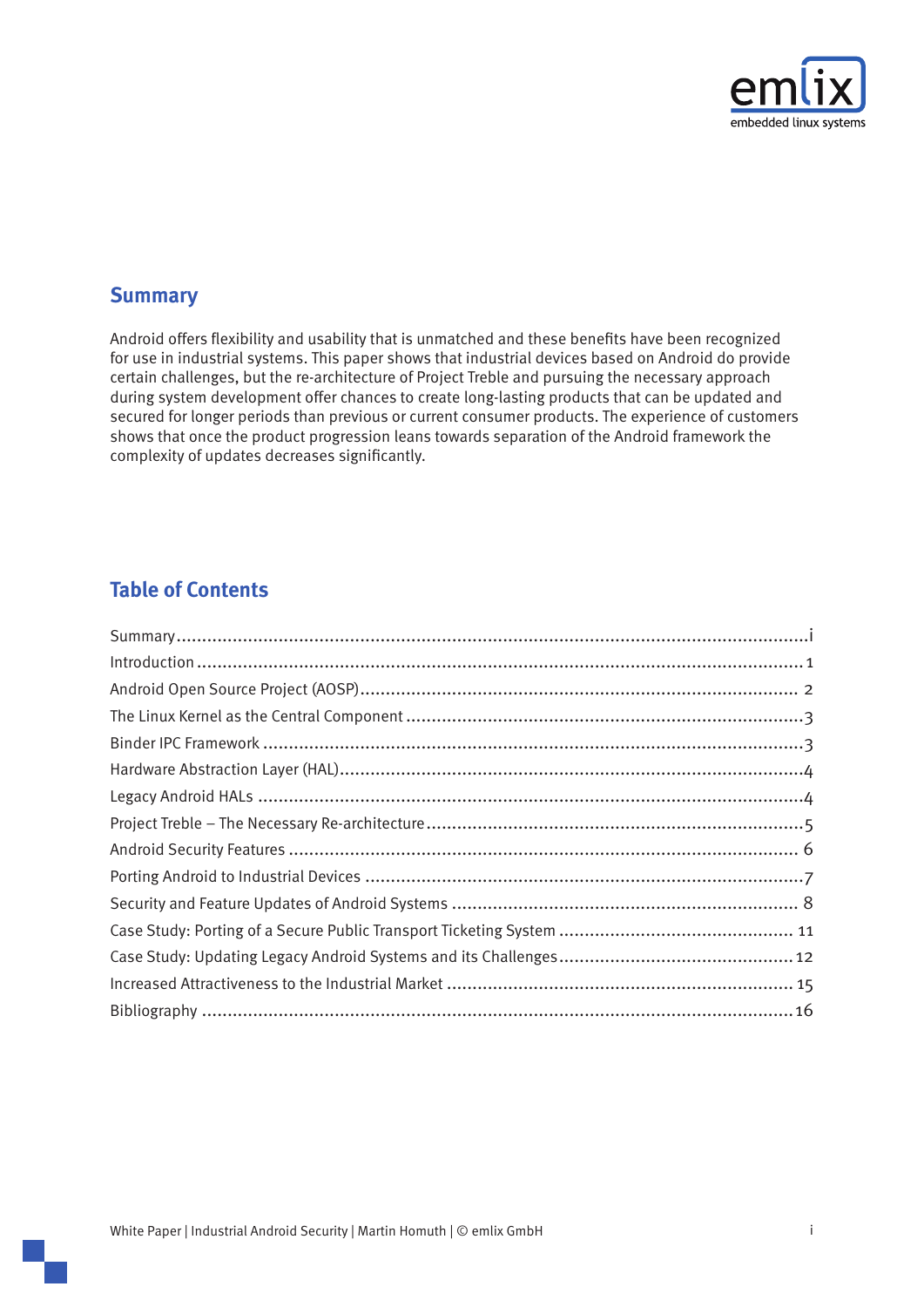

# <span id="page-2-0"></span>**Industrial Android Security**

**System Security throughout the Product Life Cycle** 

by Martin Homuth

## **Introduction**

phones and tablets is increasingly employed in industrial products. Besides the free availability of Android is an open-source software stack building upon a Linux kernel, which in addition to smart-Android itself, the comprehensive infrastructure for app development and the usability experience already established worldwide are important motivational factors for the expansion into the industrial domain. Furthermore, Android as a closed-community project is continuously being improved and enhanced. Security-related adjustments are available to vendors regularly and within short cycles.

Industrial products based on Android differ greatly from typical consumer devices. For such devices the functionality and hardware interfaces are fundamentally predefined by Google and supported in their code base. Industrial devices incorporate very different hardware components. Communication with a microcontroller for the control of custom hardware or the integration of a field bus interface are just two examples of the numerous possible requirements that occur in the industrial domain. Furthermore, the quantity of devices is far lower and the user base of the system is fairly narrow with a more restricted nature of system usage.

This paper describes the architecture of an Android system and its security mechanisms and focuses on the peculiarities of porting and updating Android systems for industrial products. Consequently, the party of interest is the OEM vendor, the entity that assembles products based on architecture introduced with Project Treble, which is the foundation for a distinct separation of the SOC vendor components to be sold by other manufacturers later. The particular focus is on the replatform and the Android framework and as such is of utmost importance for industrial products with long life cycles that need to be kept up to date. A cost and time-efficient deployment of Android systems can only be achieved by introducing this separation, as the vendor is then able to identify and evaluate the complexity drivers at first hand. Additionally, when updating devices the vendor is now in a much better position to decide selectively which components to update and which to leave unmodified without compromising the functionality and security of the system.

Based on a case study, the development of a new industrial product with the use of recent Android security mechanisms is outlined. After porting and a customization of the AOSP (Android Open Source Project) to product-specific hardware, it may be required to integrate additional peripheral components. Subsequently, the security mechanisms can be adjusted to the concrete use cases of the product, without compromising the integrity of the system.

In another typical example it is shown how the security of inventory products in the field based on different versions of the AOSP can be preserved and improved. The possible risk and complexity factors that may occur during the implementation are identified and explored. Moreover, the mechanisms used to distribute and deploy system updates are outlined.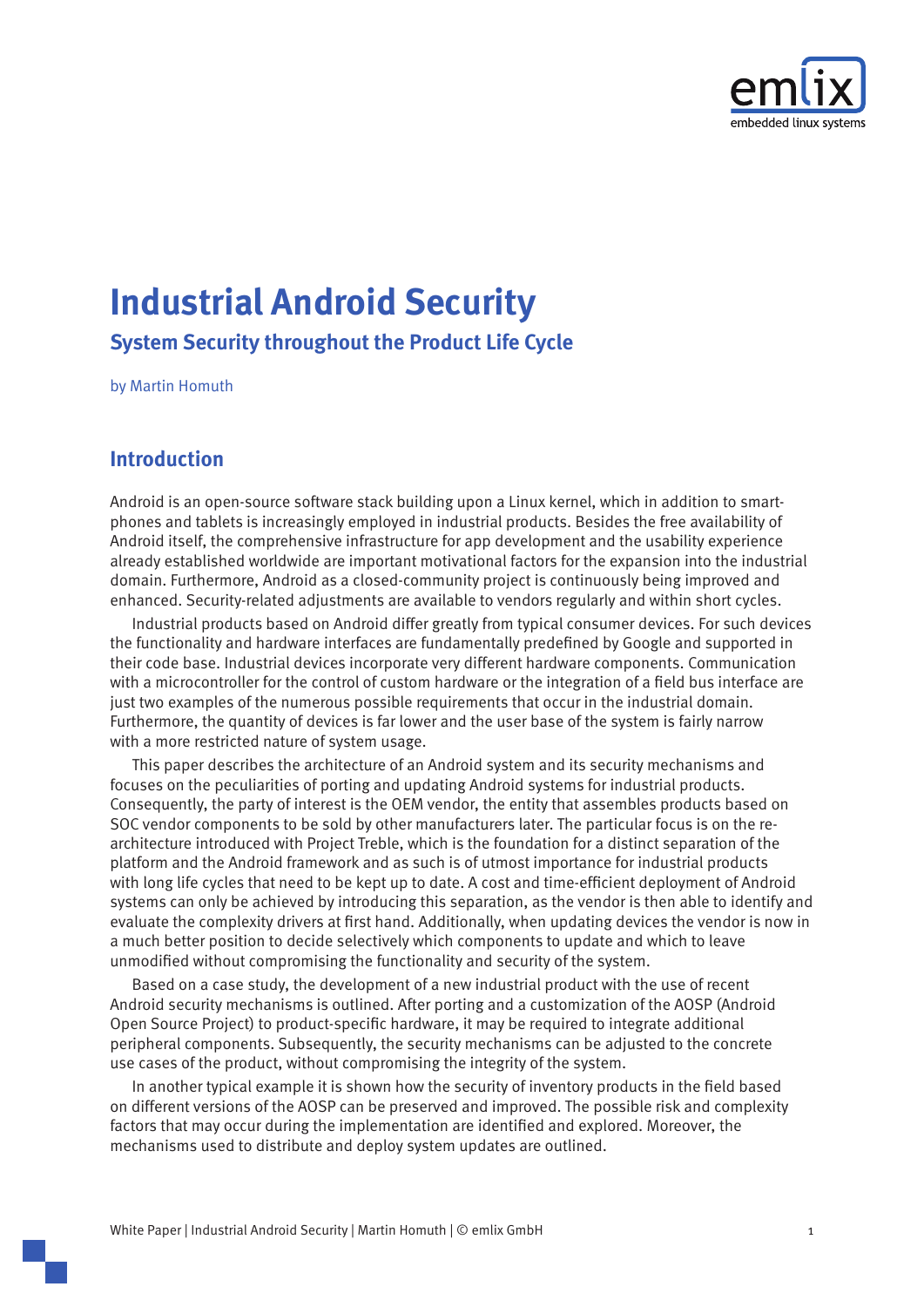

<span id="page-3-0"></span>During the course of this paper, a non-standardized nomenclature needs to be defined for Android systems before and after Project Treble, as only the changes introduced through this architectural re-engineering allow for cost-efficient and flexible system development that is able to deliver high quality on the part of the vendor and Google in a fraction of the time. We will differentiate these system classes into legacy Android systems (Android version 7 and earlier) and modern Android systems (Android 8+)

The chapter "Android Open Source Project (AOSP)" introduces the Android Open Source Project and describes in subsequent sections the core components and concepts of Android systems to allow the reader to obtain a basic impression of the fundamental requirements. The chapter ["](#page-7-1)Android Security Features["](#page-7-1) introduces the core security features of Android systems that may be implemented

## **Android Framework**

| <b>Application Framework</b>   |           |                                     |                      |  |  |
|--------------------------------|-----------|-------------------------------------|----------------------|--|--|
| <b>Binder IPC Proxies</b>      |           |                                     |                      |  |  |
| <b>Android System Services</b> |           |                                     |                      |  |  |
| <b>Media Server</b>            |           | <b>System Server</b>                |                      |  |  |
| AudioFlinger                   |           | <b>Search Service</b>               |                      |  |  |
| Camera Service                 |           | <b>Activity Manager</b>             |                      |  |  |
| Media Player Service           |           | <b>Window Manager</b>               |                      |  |  |
| <b>Other Media Services</b>    |           | Other System Services &<br>Managers |                      |  |  |
| <b>HAL</b>                     |           |                                     |                      |  |  |
| Camera Hal                     | Audio HAI | <b>Graphics HAL</b>                 | Other HALs           |  |  |
| <b>Linux Kernel</b>            |           |                                     |                      |  |  |
| Camera Driver   Audio Driver   |           | Display<br><b>Drivers</b>           | <b>Other Drivers</b> |  |  |

#### **Figure 1: Schematic illustration of Android architecture**

in products, followed by the chapter ["](#page-8-1)Porting Android to Industrial Devices", which describes the process of porting Android systems to new dates of Android Systems["](#page-9-1) illustrates the details hardware. The chapter "Security and Feature Upof performing system and security updates. The chapters "Case Study: Porting of a Secure Public Transport Ticketing System" and "Case Study: Updating Legacy Android Systems and its Challenges["](#page-13-1) conclude with the two aforementioned examples, describing the processes of updating and porting industrial Android systems respectively.

## <span id="page-3-1"></span>**Android Open Source Project (AOSP)**

The Android system is fundamentally distributed through the Android Open Source Project (AOSP) and is publicly and freely available for anyone interested. Components that are licence-constrained such as the Google Mobile Services  $[1]$  are not part of the public repository. Additionally, even though the Android kernel is open source, it too is not part of the AOSP tree, as it is GPL-licensed and Google works very hard to keep the contents of the AOSP under very liberal licences. The reason for this is not disclosed but it might allow Google to close up the system at some point in the future. The repository itself, however, contains the full Android stack required to build a fully fledged Android system.<sup>1</sup> Figure 1 illustrates the architecture of an Android system.

1 Part of the AOSP tree is the different flavours of Android, such as Automotive, TV or even core components used in Fuchsia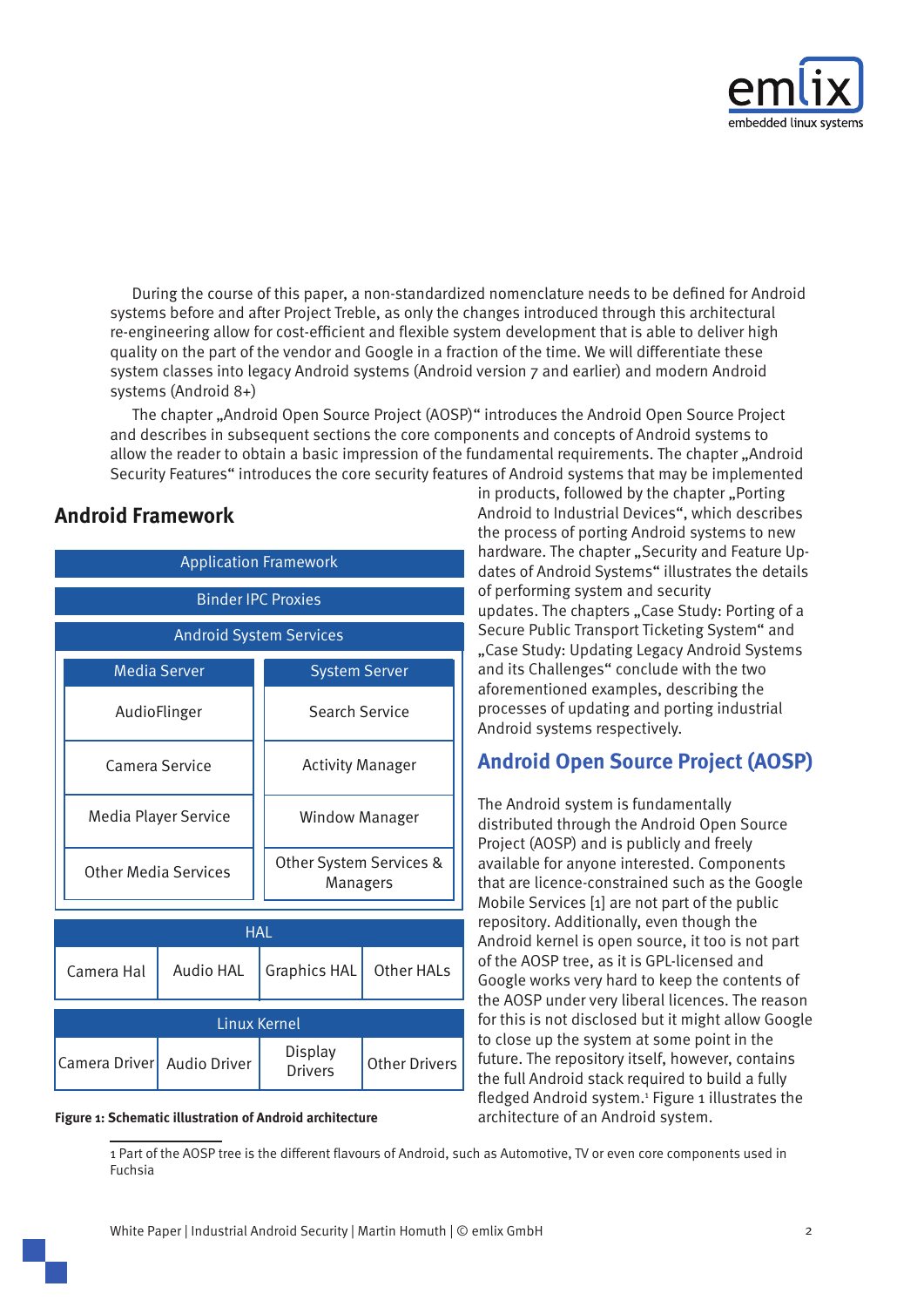

<span id="page-4-0"></span>Fundamentally, Android is a highly customized embedded Linux system that utilizes the Linux kernel for basic resource management (hardware access, scheduling, etc.) with a very specific user space. The main responsibility of that user space is to provide the Android runtime (ART) for all the lava-based components in the system, primarily the core managers and services of the Android framework itself, but also the user-installed apps. The Android framework does not solely consist of Java components, many core features are provided by native implementations that are written in C and C++. These are either accessed with the use of the Java Native Interface (JNI) or via binder IPC. While a native implementation provides various benefits with respect to performance and size of the application, it is also the implementation type of the missing link in this description between the Android framework and the Linux kernel. The framework and, by association, the apps do not communicate directly with the hardware, a so called Hardware Abstraction Layer (HAL) is used to define the hardware interfaces and strictly separate the framework from the operating system.

## **The Linux Kernel as the Central Component**

The Linux kernel builds the foundation of a typical Android device. Starting with a fork of the mainline kernel various mechanisms were implemented to provide the required features the Android memory killer and the ION memory allocator. With time, the Google engineers realized more and more frameworks relies on. These features include the core IPC/RPC mechanism called binder [2], a lowhow crucial the work of the mainline Linux kernel community was for the success of the project and thus the development was aligned to the mainline work and the majority of additional Android features were re-implemented to be merged back into the mainline. Nowadays almost all features are part of the mainline Linux kernel with the exception of some very Android-specific components such as the interactive cpufreq governor [3] or paranoid networking  $[4]$ .

Modern Android systems are based on AOSP common kernels [5], which are downstream of Long Term Supported (LTS) mainline Linux kernels. As mentioned above, these kernels include the Androidisms required by the Android framework. They get regular merges from LTS into separate branches (android-x.y) and are validated with automated test frameworks. The OEM/ODM kernels used in devices are required to merge the LTS changes from the originating android-x.y branch .regularly

While the Linux kernel requirements were not exactly version-specific in legacy systems, modern Android systems not only allow modular kernels but may also define specific versions and configurations of kernels to be used. That is particularly important for framework updates and the accompanying vendor interface tests. Consequently, the Android framework can be separated from the platform and vendor components can be developed and deployed independently.

## **Rinder IPC Framework**

The binder framework is the core IPC mechanism used in Android systems that extends the traditional IPC facilities usually encountered in Linux systems. It offers more than just simple IPC messaging, most prominently it allows remote procedure calling (RPC) on methods for remote objects as if they are local object methods.

Fundamentally, the binder communicates in a client-server model, with a thread pool waiting for requests on the server side and connecting clients that synchronously connect with it using proxy objects provided by the binder framework. These proxies allow the clients to be agnostic about the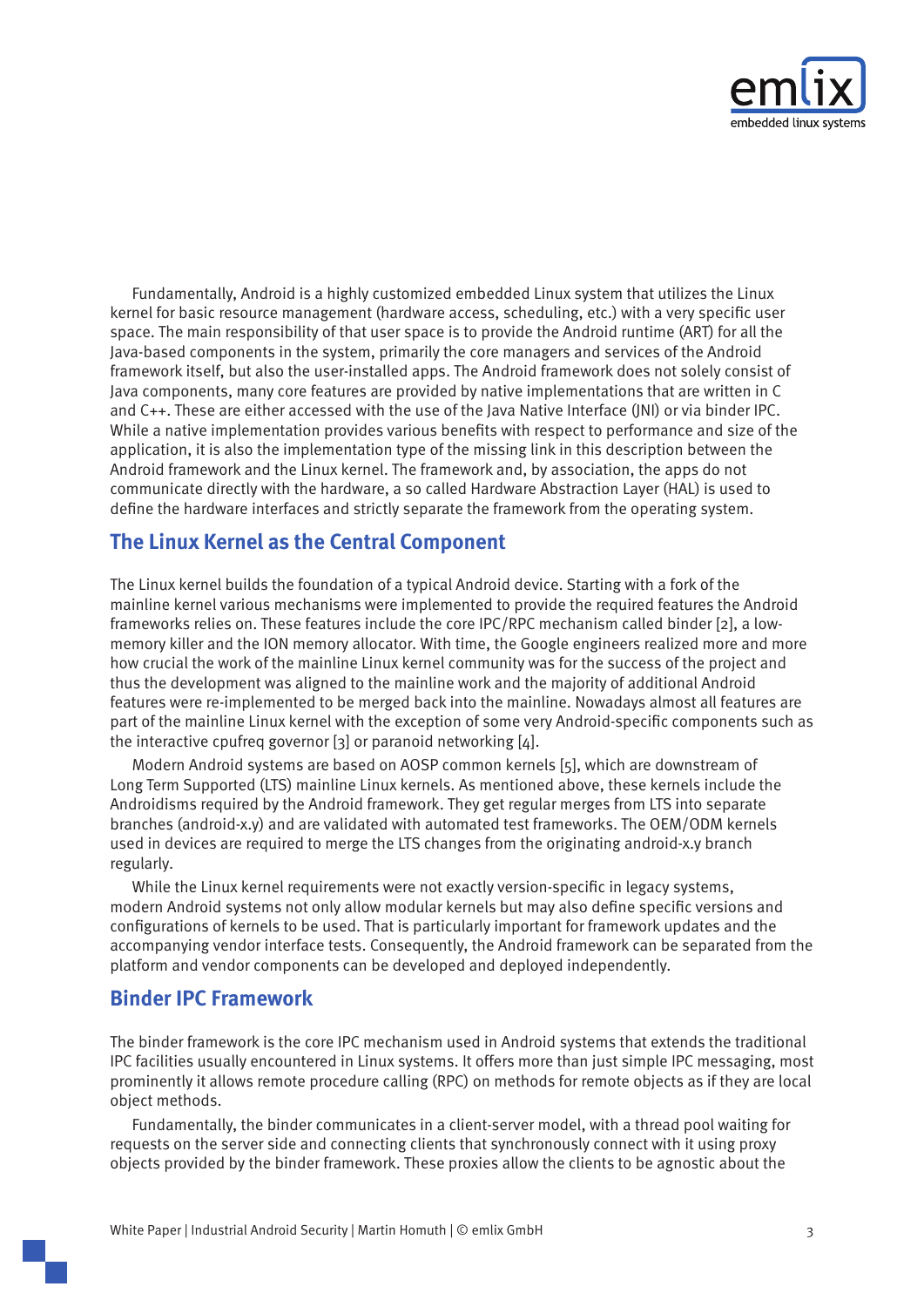

<span id="page-5-0"></span>implementation details of the communication and are responsible for the actual data transfer. A central component in the binder framework is a so-called context manager, the special binder node that is assigned the ID o. Its function is comparable to a registry, a known location to get information about other communication participants. Thereby, communication partners do not need to know details of each other with respect to their location in the system and instead receive an interaction handle for interaction.

There are a lot more details to the binder including binder tokens that uniquely identify communication partners in the system, reference counting to allow system resources to be freed automatically or parcels, the implementation of object serialization, but a simplified summary of the binder is as follows: the binder allows processes to communicate, and data transfer with and to each other and every Android-related communication makes use of the binder, even though this is not always apparent. The key is that none of the details are of concern to the components in an Android system, as the code for performing the IPC is generated during the build time of the system based on interface description languages (AIDL, HIDL). Communication partners simply interact with managers to retrieve handles to perform actions upon the system or register themselves (basically in form of callbacks) with it.

## <span id="page-5-1"></span>**Hardware Abstraction Layer (HAL)**

Even though Android uses the Linux kernel to interact with hardware and the kernel in turn provides an interface to do so, lack of standardization and stability of driver interfaces require the definition of standard interfaces for vendors to implement against. These interfaces enable the Android framework to be agnostic about the lower level implementations of the hardware interaction. Generally, a HAL implementation can be seen as a module which is typically a shared library that is loaded on demand by the system.

As it is very likely that legacy Android systems will be encountered in the industrial environment, the following chapter briefly describes the former mechanism for HAL implementations followed by the current architecture used to describe hardware interfaces.

## **Legacy Android HALs**

As described in the previous section, a HAL consists of an interface description and requires a component that implements that interface to be usable by others. Typically such a HAL is implemented with the use of code generators. Before Android 8 the situation was somewhat different. With the origin of Android in the C programming language the interface descriptions were based on mere C header files defining structures for the HAL modules

 $struct$  light device  $t \in \mathcal{L}$ struct hw\_device\_t common; int (\*set\_light)(struct light\_device\_t\* dev, struct light\_state\_t const\* state); ;{

**Figure 2: Legacy structure of the Light HAL** 

and devices to be implemented by the vendor. As such, these interfaces were very static to begin with. Figure 2 shows an example of the legacy light HAL interface, which consists of an embedded structure used to implement inheritance and a method signature.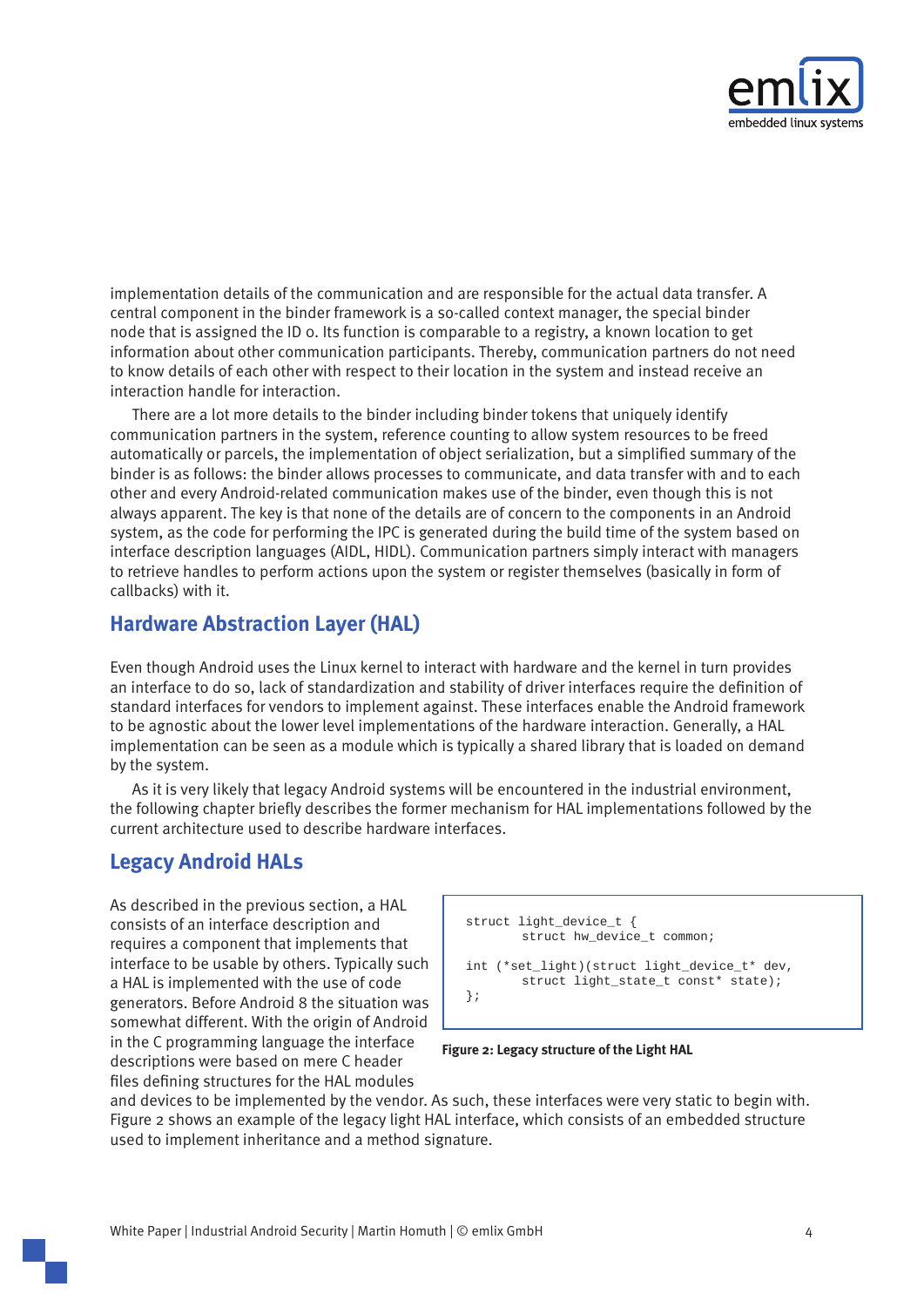

<span id="page-6-0"></span>When updating older Android systems, changes in the HAL interfaces directly forced the vendors to verify for every single HAL implementation that all the method signatures and structures are still valid and being used correctly. Otherwise, refactoring or reimplementation was necessary, starting with simple new functions that are used by the framework, through new structure attributes to deprecation of components in the HAL itself. That led to very low motivation of vendors to perform Android version updates due to the high expected costs with minimal benefit for the current generation of devices. Additionally, it was eminently difficult for a framework component to identify the actual interface version that was implemented. The framework services call into the available HAL components by loading a shared library of a specific name and then they call its functions, uncertain whether that library implements the HAL of one or the other Android version.

## **Project Treble – The Necessary Re-architecture**

#### **Android Updates before Treble**



#### **Figure 3: Android updates before and after Treble**

architecture with the name Project Treble was With the release of Android 8 Oreo a reintroduced. The main goal is to separate the Android framework from the hardware-specific parts of the system, most prominently to allow work without the need for vendors to rework independent updating of the Android frametheir implementation. Figure  $\alpha$  illustrates the situation before and after Treble. Before Treble vendor implementations were largely influenced by framework updates whereas with the new architecture the original implementation can be used beyond an .update

A modern HAL implementation can be more or less agnostic about the rest of the system. As mentioned in section ["](#page-5-1)Hardware Abstraction Layer (HAL[\)"](#page-5-1) the interface is defined in a specific location and the generator "hidl-gen" is used during build-time of the project to generate the boilerplate code that handles the binder communication and data transfer. With the generated proxies, the

Android framework can make use of the interface functions by acquiring the implemented service from the aforementioned context manager. The stubs (which are the interface functions) are implemented by the HAL itself and the binder is responsible for performing the actual RPC. As an example, the thermal HAL in Android 10 provides HAL interfaces in versions 1.0, 1.1 and 2.0. Version 1.1 extends the base version of the interface with a mechanism to register a callback when thermal values change. Version 2.0 reuses large amounts of the 1.0 API, but restructures the basic structures used in the interface, which is the root cause for the interface incompatibility. The Android framework component that uses this interface is the ThermalManagerService. During its initialization, this service checks explicitly which HAL implementation it can connect to from newest to oldest. So in this case, the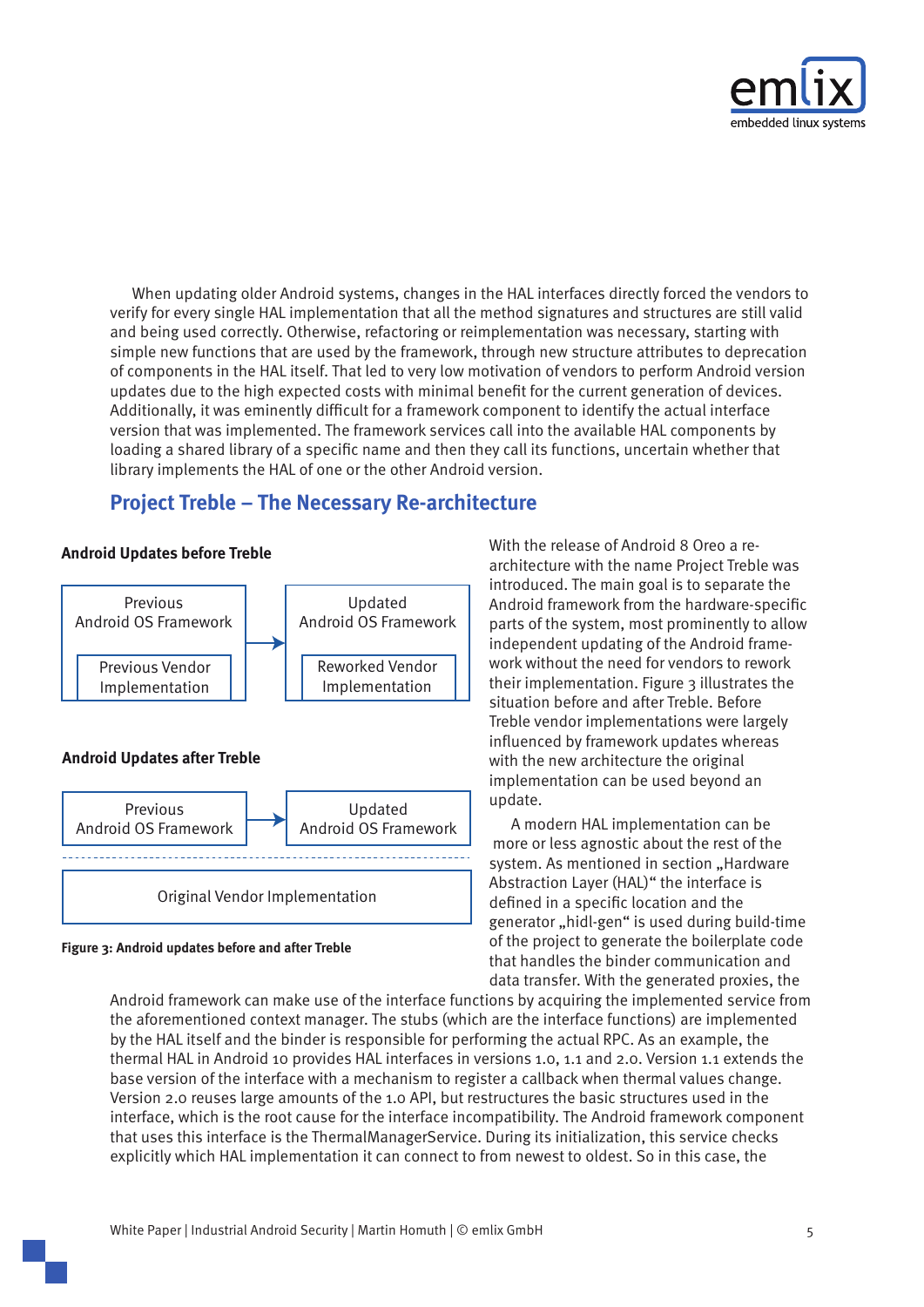

```
package android.hardware.light@2.0;
interface ILight {
    setLight(Type type, LightState state)
                       generates (Status status);
    getSupportedTypes() generates (vec<Type> types);
;{
```
#### Figure 4: HIDL Interface of the Light HAL

aforementioned callback introduced with version 1.1 might not be available in the system this framework is executed on and, depending on the version, the data structures might differ. It is now the responsibility of the framework service to provide a valid differentiation between all supported HAL versions.

For HIDL-based IPC, first and foremost the interface needs to be described with the interface description itself. While conceptually similar to the legacy HAL description as shown in figure 2, figure  $4$  shows how such an interface is described in HIDL, in particular the aforementioned versioning information. Based on the interface itself a client-server-like architecture is realized. The server is the component in the system that implements the HAL itself and receives the calls noted in the interface. The clients use that interface and make calls on the provided methods.

Figure  $5$  illustrates the interaction of a HAL client and server based on HIDL. This interaction is possible through the generated code that provides proxies and stubs and the server does not need to care about any of the specifics behind the communication itself. It simply provides the callbacks defined in the interface and registers itself as the provider for that specific HAL interface with the service manager. From there on any component in the system can acquire a handle to the registered implementation through the service manager and call its functions as though they were its own.

## <span id="page-7-1"></span>**Android Security Features**

Android features a multitude of different security features which are mostly centred around established mechanisms provided by modern Linux systems and profound concepts of embedded industrial systems. Many of these features, notably those related to the hardware the Android system is executed on, are not necessarily required, as different hardware configurations may not even allow the use of. for example, a trusted execution environment  $(TEE)$ .

Based on process isolation in Linux systems, one of the core mechanisms used is the assignment of separate user and group IDs



**Figure 5: HIDL-based IPC**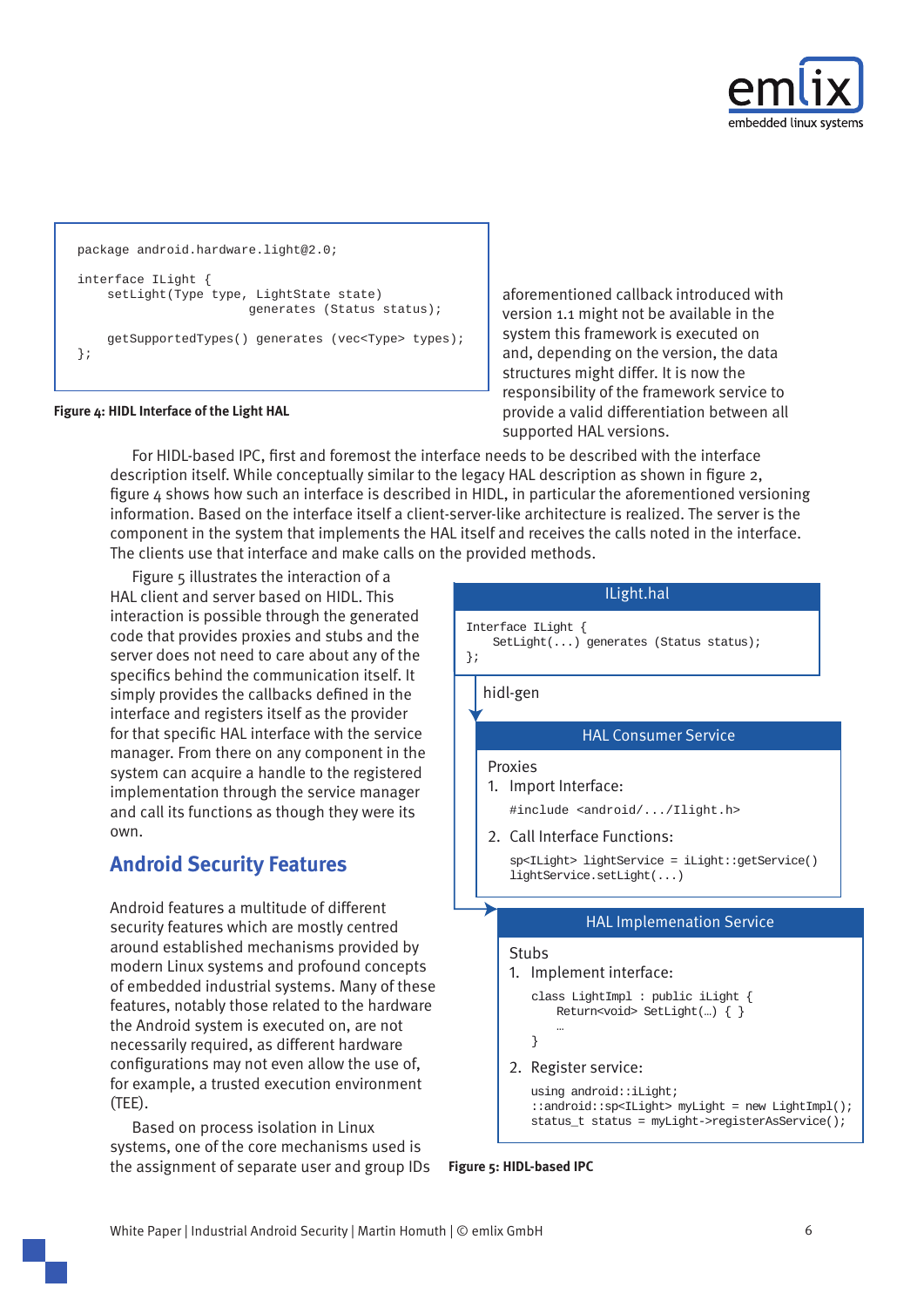

<span id="page-8-0"></span>for every process in the system. That alone allows the system to be designed very explicitly regarding the components that interact with each other as their system resources are not accessible by one another without consent. Moreover, the central entity controlling every process interaction on the lowest level is the Linux kernel itself, as the binder has to be used for that interaction.

The Android framework provides central software-based security features such as an app permission model, app signing, and authentication based on a cryptographic key store that can also be accessed through biometric factors. These features, while very important for the security and integrity of an Android system, are not the focus of this paper as it will focus on the features that are relevant and have to be considered when porting and updating Android devices.

In addition to the software-based security mechanisms of the Android framework, several hardware features are also used to provide strong device security. From the earliest moments of a device startup, the secure boot process of Android is executed. Google calls it Android Verified Boot (AVB) and it is based on the dm-verity feature of the Linux kernel. The main idea is to cryptographically sign all boot stages (bootloader, kernel, root file system, etc) and ensure the overall integrity by letting every stage verify the next. Finally, dm-verity is also used to ensure the system integrity during runtime with the use of a hash tree. AVB also provides mechanisms to communicate the verification state of the system to the user and rollback protection.

The next major security component is the TEE implementation used by Android called Trusty TEE. It is a secure OS running on the same processor as the Android OS but is completely isolated from it thanks to the ARM TrustZone Technology [6]. The TEE is responsible for the most critical operations such as password verification, secure key storage or digital rights management. It is not mandatory to make use of this exact implementation, the AOSP contains reference implementations for the relevant HAL implementations (gatekeeper, keymaster) that can work with Trusty out of the box. It is completely feasible to use a single trusted application, for example for signature calculation.

Last but not least. Android uses Security-Enhanced Linux (SELinux) to enforce mandatory access control (MAC) in addition to the aforementioned discretionary access control (DAC) based on users and groups. SELinux is implemented as part of the Linux Security Modules (LSM) framework and allows the Linux kernel to enforce rules directly on kernel objects representing resources and processes in the system. Actions on these objects can be evaluated and prevented by a central authority. The basis for the decisions is policies separated into different categories, for example for files or apps. An SELinux-based system can be configured in different styles, either as an open system or in the case of Android a denial-by-default system. In the latter, the policies specify every single action that is allowed and these rules need to cover every single component in the system. A new application added to the system would not be allowed to access any relevant components even if it would be allowed using it's user and group permissions until a specific policy is installed that whitelists those accesses.

## <span id="page-8-1"></span>**Porting Android to Industrial Devices**

Porting an Android system to a new device requires several steps typically performed by different entities. Generally every porting process starts with a source tree based on the AOSP. That tree provides the overall framework of the system internals and especially the expectations of, and interfaces to, the operating system. Last but not least, the exact Android version is defined by the revision of the source tree.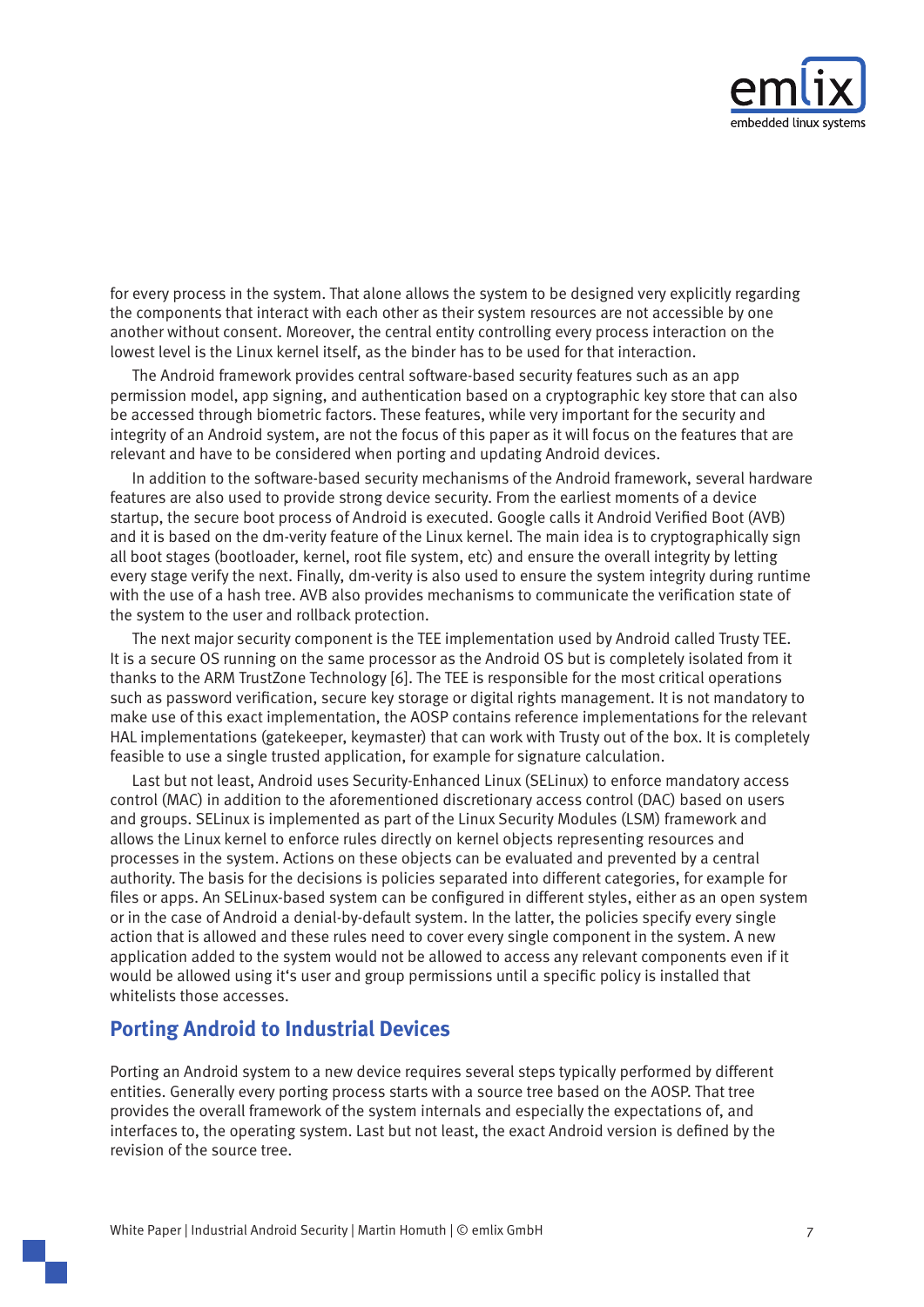

<span id="page-9-0"></span>The foundation of an Android porting is laid by SOC vendors. Their aim is to provide the basic building blocks for Android systems based on their specific hardware. Similar to regular embedded Linux systems, first and foremost, the hardware needs to be supported by the Linux kernel. That leads to the first decision a vendor has to make: deciding on the kernel tree and version. As more modern Android variants require specific kernel versions that decision is somewhat restricted. Either way, the SOC components and drivers for the processor, memory, graphics, audio and other peripherals need to be developed and integrated.

With a set kernel version and the required drivers and configurations available in the Linux kernel. the next step, still for the SOC vendor, is to provide HAL implementations, which again require the decision on an Android version to be used in the development. As outlined in the section ["](#page-5-1)Hardware Abstraction Layer (HAL)", depending on the Android version, quite different implementations are required for a HAL. Typically nowadays the vendor will opt for the most recent Android version and implement the required components based on HIDL.

A multitude of benefits were introduced with Project Treble for the SOC vendor. Thanks to interface versioning and the service-based nature of HALs, the implementation can be completely separated from the framework and can be developed based on different Android versions. At this point the vendor decides which versions of a HAL interface will be supported. Typically the latest version will be chosen. Ultimately, the goal of the SOC vendor is to provide a bare Android system with essential hardware support.

The OEM vendor then typically creates a product design based on an SOC appropriate for his use case. This selection usually also depends on the availability of an Android porting in the required target version as the OEM does not always have the capability to develop all HALs on its own. However, the OEM still has to develop and integrate the required software for the additional peripherals of the final product hardware, which essentially differentiates the development of consumer products from industrial products. While most of the Android-typical peripherals are used, many domain-specific ones need to be integrated as well. Similar to the SOC vendor, the OEM therefore needs to develop and integrate the necessary HAL implementations. Moreover, the customizations specific to the product line are performed. Typical examples are themes, boot screens, specific vendor apps or the disabling of default components provided by the framework.

## <span id="page-9-1"></span>**Security and Feature Updates of Android Systems**

There are two kinds of Android system update: security updates and feature updates. Additionally the latter can be divided into vendor updates that contain vendor IP updates such as new firmware for a microcontroller and Android updates that include updates based on the AOSP tree resulting in version updates. As vendor updates are highly individual, they are outside the scope of this work.

Security updates are usually based on the Android security bulletins published by Google. These provide fixes for potential issues in the framework components as well as for some major chip manufacturers such as Qualcomm. However, the device manufacturers might also publish security-<br>related fixes specific to their products directly through separate channels. Such a fix is mostly described by a specific commit in the AOSP tree as applied in a later Android version. Ultimately, the security fixes are usually broken down into monthly sets of fixes to be integrated into Android product trees. When a security bulletin for a month, e.g. April 2020, is integrated, the security patch level of the device can be updated to the new level, e.g. "2020-04-01". The security patch level is separated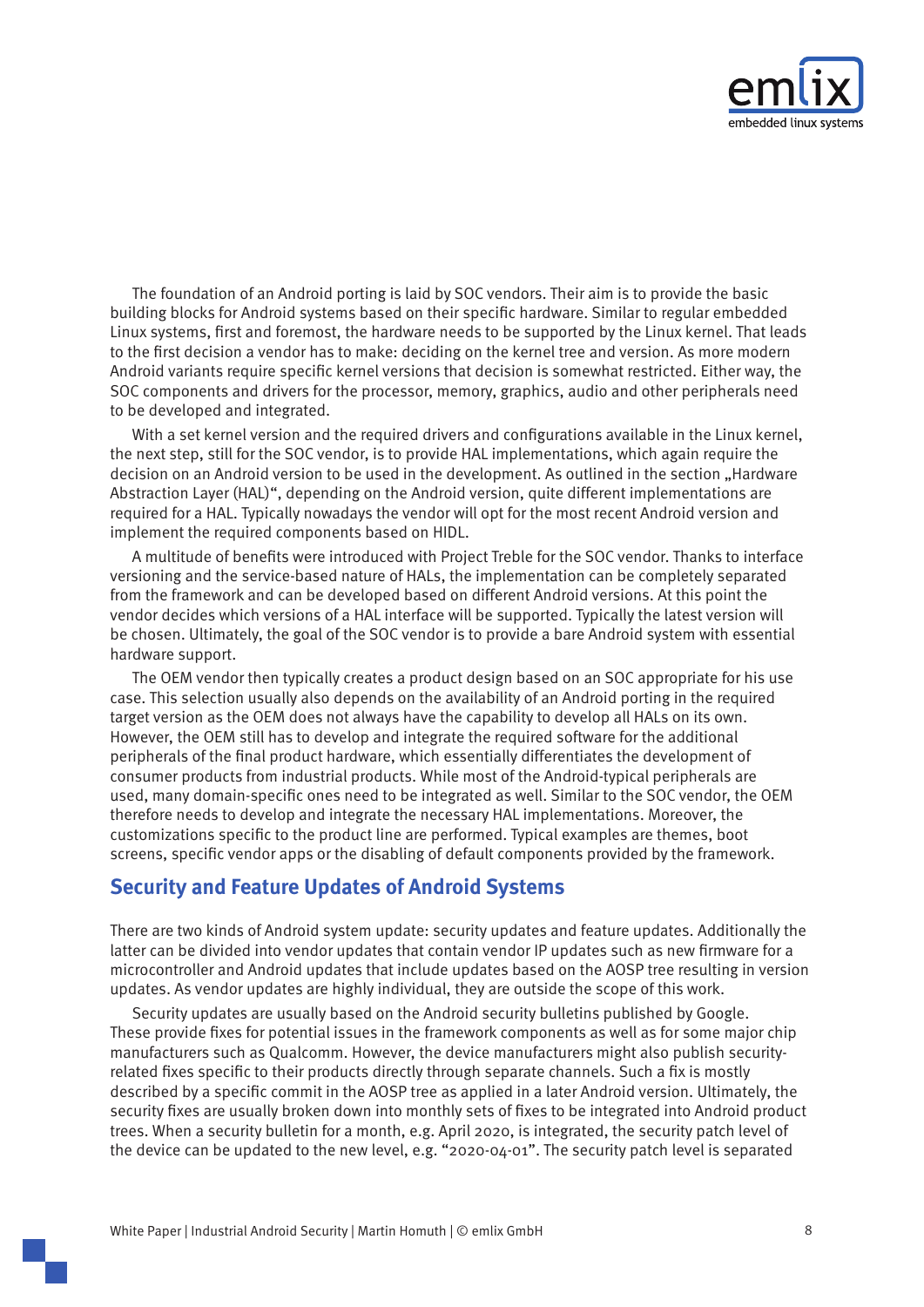

into two categories, identified by the day of the level set to 01 or 05, e.g. "2020-04-05". The difference is that 01-levels may only address the issues in this bulletin alone, 05-levels ensure that all previous issues are covered as well.

Updating the Android version can be a very extensive operation. The customizations performed to the old version not only need to be integrated into the new tree but also re-evaluated with respect to their requirements, implementation and applicability in general. This also extends to the OS level. Hardware interfaces may have changed; in newer Android versions new interface versions may have been added as well as completely new interfaces. However, when working with post-Android 8 systems and proper HIDL-based HAL implementations, the hard requirements for re-implementations of HALs are quite limited. The complexity of HAL level updates varies depending on the actual Android version difference between the old and the new system. Updates of pre-Treble versions often pretty much resembled a complete implementation as lots of details might have changed in an interface.

The introduction of versioned HAL interfaces with project Treble was meant to address one of the central problems that Android devices were previously subject to: the lack of feature updates and even security updates. Many vendors did not ship updates to newer major Android versions, or even patch releases, to avoid the cost of updating and testing their custom code with these newer releases. This results in the fact that today hundreds of millions of devices are still in use that are affected by known security issues for which patches are already available. This situation is widely known and harmed the reputation of the Android project itself. The lack of feature updates also led to consumer devices becoming obsolete at shorter intervals, adding another factor to customer dissatisfaction.

With Android 10, the separation introduced in Project Treble is enhanced to allow even more fine-grained component decoupling. Various components are introduced and refactored into so-called "modules", which can now be updated independently and also based on a store, e.g. the Google Play Store, instead of a fully fledged OTA update package. To allow such a separation the Android Pony EXpress (APEX) container format was introduced. These modules are based on manifest files that describe the component in version and additional information and can be used in synergy with existing tools in the Android ecosystem. Essentially, a component based on APEX is used by mounting the most recent version available to a specific location. In Android 10 not all framework components are refactored into modules, table 1 shows a list of available modules.

| Android Runtime                                 | Runtime module for native and managed Android services, contains<br>core libraries and helpers |  |  |
|-------------------------------------------------|------------------------------------------------------------------------------------------------|--|--|
| Captive Portal Login                            | Separate system app to manage logins on captive portals                                        |  |  |
| Conscrypt                                       | Offers public cryptographic functions such as key generators, ciphers<br>and message-digests   |  |  |
| <b>DNS Resolver</b>                             | Centralizes DNS lookups into one module, protection of DNS intercepti-<br>on                   |  |  |
| DocumentsUI                                     | Provides permission-based access to documents                                                  |  |  |
| <b>ExtServices</b>                              | Framework components that are permanently running                                              |  |  |
| Media Codecs                                    | OMX [7] based updateable codecs                                                                |  |  |
| Media Extractors and<br>Media <sub>2</sub> APIs | Multimedia framework                                                                           |  |  |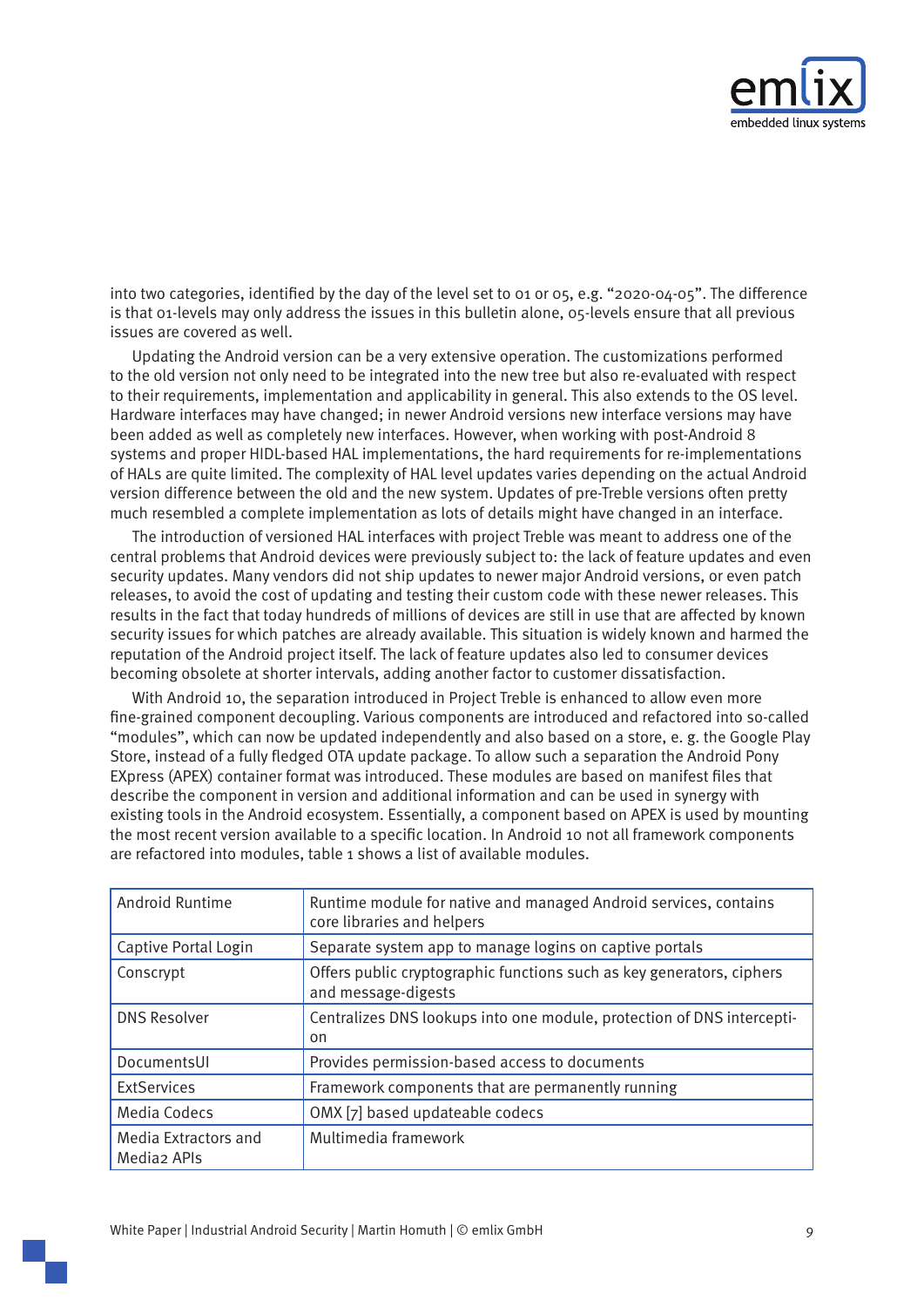

| Module Metadata                                  | Provides module information to the system                                         |
|--------------------------------------------------|-----------------------------------------------------------------------------------|
| <b>Network Stack Permission</b><br>Configuration | Separate permission to allow network modules to perform network-<br>related tasks |
| <b>Network Components</b>                        | The whole network stack (including DHCP and IP)                                   |
| PermissionController                             | Runtime permission handling and tracking, management of roles                     |
| Time Zone Data                                   | Daylight Saving Time and time zones                                               |

#### Table 1: APEX-based system modules in Android 10

Despite the challenges when updating the security patch level, generally integrating component updates or updating the complete Android system as a whole, all these tasks eventually require a deployment method, which the product vendor needs to implement. The AOSP does not have any strict requirements on how to perform updates but, except for the very recent mechanism of APEX containers, all updates are fundamentally similar as the goal is to update the system (and vendor) partition of the device. How exactly that goal is achieved does not matter to the system itself. However, Google offers a somewhat recommended update strategy based on the build system and reference implementations in the AOSP. Accordingly, there are tools available to create update bundles, either file-based (Android 4.4 and earlier) or block-based (Android  $5+$ ) and either full system updates or incremental updates.

Besides this, the tools for executing an update are available in the AOSP. One of the flexible design decisions Google made was that an update bundle brings its own instructions for executing the update with it. Thus the actual updater is more or less an interpreter that reads the update instructions contained in the update bundle and executes them. How and when they are executed differs from Android version to version. In Android version 7 and earlier, a recovery mode was used, a separate small system partition whose sole purpose is to execute an updater for update deployment. When executing an update, the system reboots into the recovery mode and executes the update. The system may or may not interact with the user during this stage and ultimately the device boots into the new updated system.

called update engine is executed at runtime in the background, deploying the update. Consequently, In modern Android systems the update process is called seamless update. In this process, a soas an updater is unable to update the system it is executed from, the concept of slots was introduced. These are sets of partitions, one active and at least one inactive partition set. The inactive slot is updated by the update engine and upon completion the device reboots into the new system. That mechanism greatly increased not only the user experience as the most extensive operations are performed in the background but also fail safety as with a working active slot a failed update still results in a booting device using a fallback system.

Last but not least, the update packages need to be transferred to the device by some means. Again, no strict requirements are enforced by the AOSP. Updates are typically initiated based on the location of the update bundle within the file system. In modern Android systems streaming updates are also supported by the update engine, based on HTTPS URLs.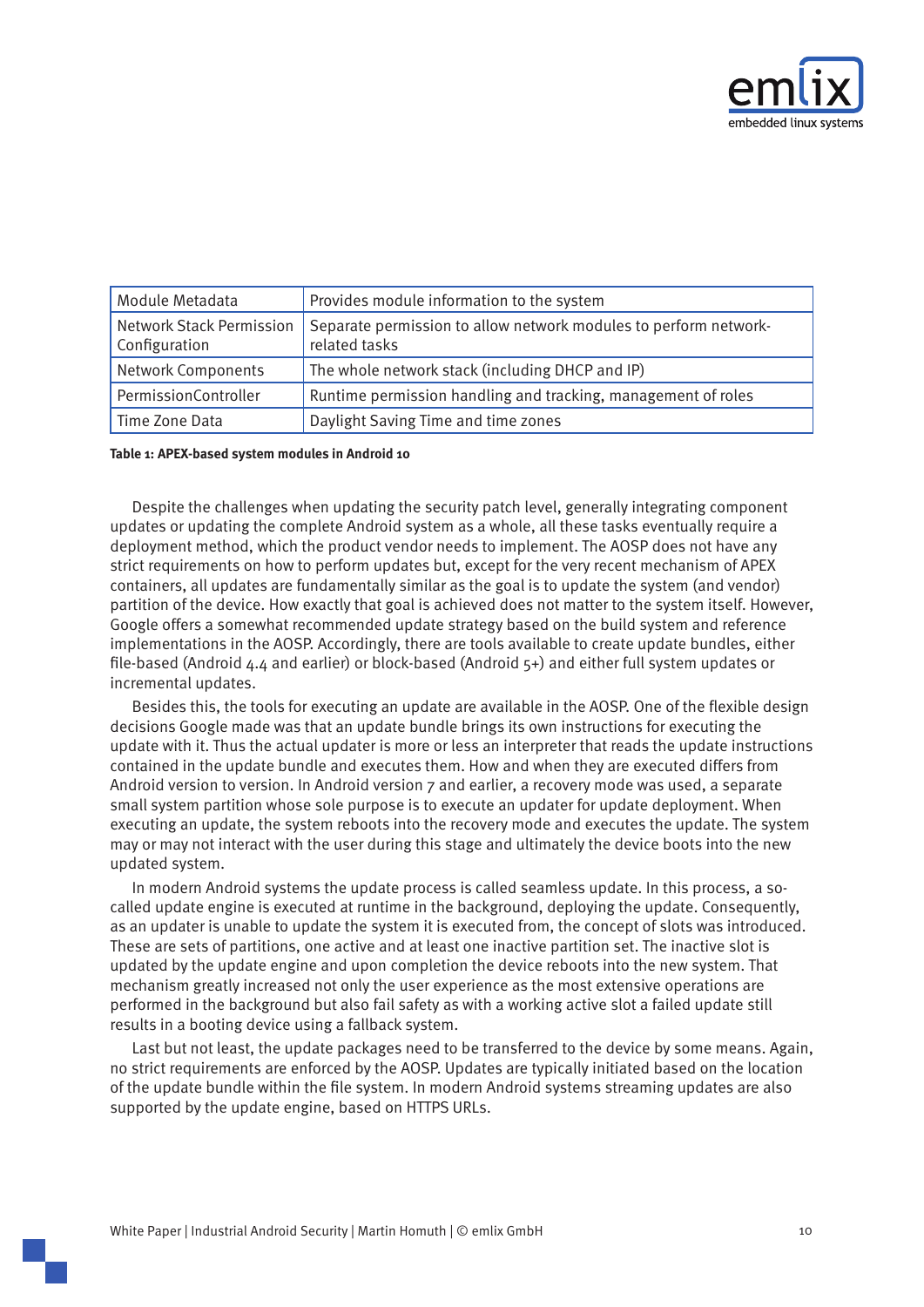

## <span id="page-12-1"></span><span id="page-12-0"></span>**Case Study: Porting of a Secure Public Transport Ticketing System**

This example outlines the security-related challenges and considerations when creating industrial products based on Android and shows how decisions reached very early in the product cycle have a significant impact on the system flexibility and quality based on the amount of time and money one is willing to invest. It is worth noting that these decisions were only possible due to the separation introduced by Project Treble as described in the previous chapters.

A product line for a ticketing system was developed based on Android 8 with extensive support from emlix. The system was planned to be maintained for at least five years and should be kept as up-to-date as possible. This requirement demanded the provision of a maintenance concept and a general architecture that could be updated in the future as cost-efficiently as possible.

The initial concepts for porting the system are fundamentally identical to the tasks described in the section ["](#page-8-1)Porting Android to Industrial Devices". To provide a successful port to the target hardware all specific hardware modules, services or apps. The most important decision at this point is whether or the required components that need to be integrated have to be identified. That includes vendornot the framework itself will be kept unchanged as much as possible. The main reason for this is the consideration of the capability of the system to be updated in the future. Every change to the framework needs to be integrated in newer versions as well. The customer decided in this case to spend more time on a clean separation, although the inclusion of the component into the framework would have resulted in a quicker and thus cheaper solution. The complexity arose in a small but significant re-architecture of a core service.

With the system foundation in place, further security-related decisions need to be made that are highly dependent on the targeted environment of the product. One of the first issues is the identification of the user accessing the device. With consumer smartphones the users have full access to the device and are able to install apps arbitrarily, not only from trusted but also untrusted sources - which is the fundamental design of the Android operating system. In industrial domains, the use case is often quite different. In this particular case only two existing apps were to be preinstalled and exclusively usable. This defined environment allowed enormous hardening as shown below.

As described in the section ["](#page-7-1)Android Security Features" there are a multitude of security features available in the Android ecosystem. Many of these are not required to be used, depending on the Android version being utilized. Unsurprisingly, every feature that is implemented increases the system complexity and the cost of product development. In the case of the ticketing system the customer decided that a TEE or disk encryption were not necessary, but SELinux and verified boot should be implemented as the system would be used in public spaces and might be accessible by untrusted entities. Additionally, there was a vendor component that was accessible from a remote system and thus favoured stronger internal hardening.

Implementing verified boot requires a suitable partitioning scheme and an update concept to be defined, as this also defines what components need to be secured and ultimately how they are updated because their stored signatures need to be updated as well. For verified boot the AVB implementation was used. The system had cryptographic public keys burned into fuses that allowed the bootloader to perform high assurance boot (HAB), which is a feature of NXP processors. With a verified bootloader the root of trust can be ensured when booting the device and consequently the verification information can be propagated into the Android system. Besides this, the device used a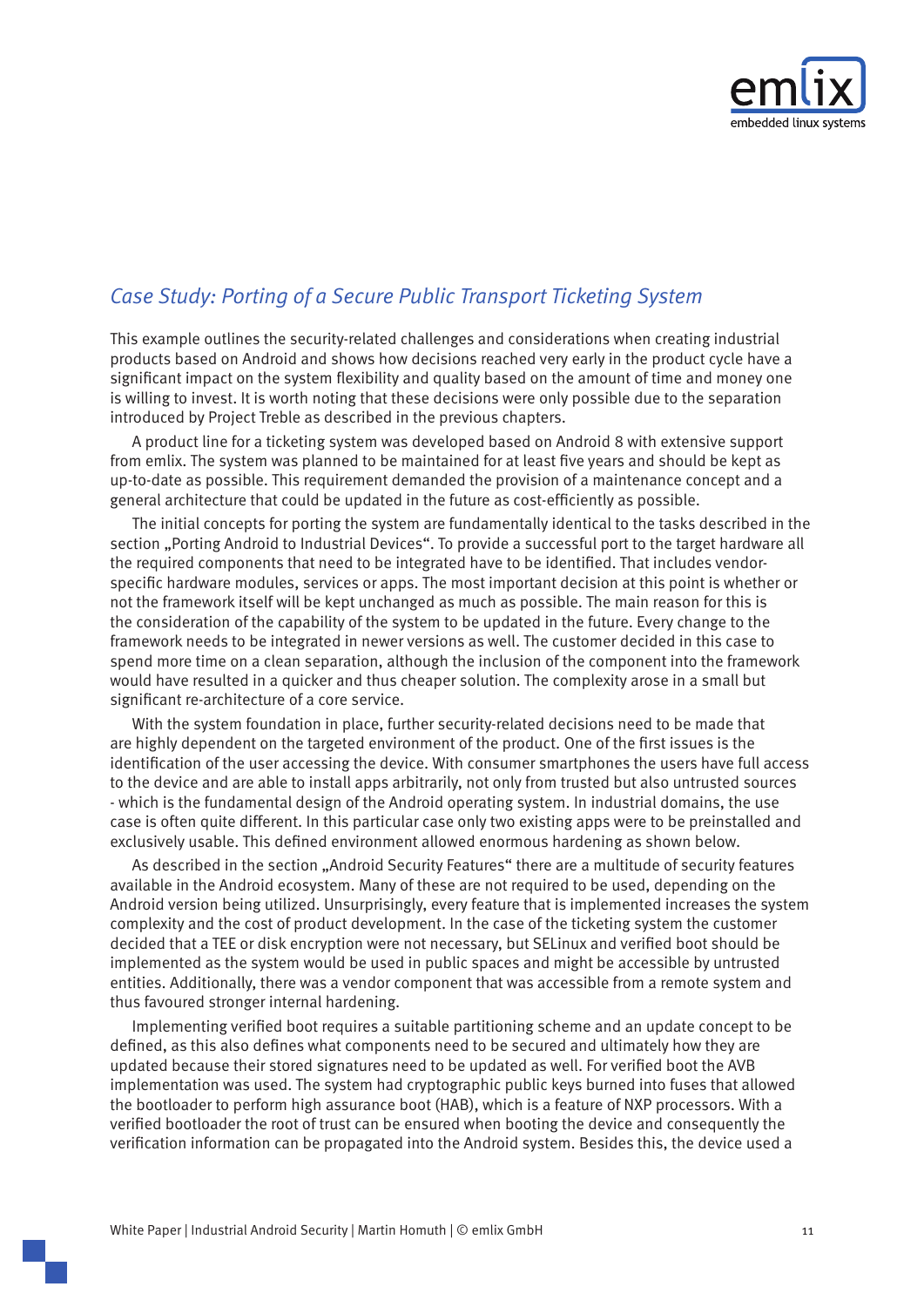

<span id="page-13-0"></span>fairly simple partitioning scheme resulting in a lower complexity for the chain of trust and management of verification metadata.

The greatest effort was necessary when hardening the system with SELinux. Google defines an enormous set of rules to account for all their components in the system and enable every interaction of their needs to be explicitly allowed. In Android 8 these rules are enforced by default and extend across all system components. That means that for every vendor application every interaction with the system needs to be expressed and allowed in SELinux rules explicitly. The issue that may occur, as was the case for one of the preinstalled apps in the ticketing system, is that seemingly unimportant things, such as on which partition an app is installed, can quickly create conflicts with basic rules defined by Google. There are so-called neverallow rules, for example that apps may not access specific socket types or send signals to anything other than apps that create the foundation upon which all vendor rules are based. Again, it is easily possible during development to simply modify the predefined rule set and, for example, remove the cardinal rule preventing components installed on the vendor partition from accessing files in the data partition. That, however, prevents the system from being compliant with Google's policies and being certified. Also, an additional integration step in any later system update is created as that rule comes directly from the Android framework itself. It could also result in further security issues arising, as all other rules are developed under the assumption that these core rules are in place.

Instead of being able simply to change a small logic within one of the preinstalled system apps, a fairly complex rule set needed to be created to circumvent these restrictions. Moreover, to create a good rule set for the components that are used in a system, all of its behaviour needs to be known and tested during development. That can be an issue when IP restrictions exist or the full spectrum of access requires additional infrastructure that is not easily accessible.

Despite this effort, SELinux also provided very strong handles to harden the system. With the aforementioned very limited set of two applications executed in the system, every other component could be restricted. Starting with banning the execution of any untrusted app at all, many of the typical allowance rules could be overridden, such as communicating with the system server.

As introduced in this section, the development of the ticketing system required multiple decisions that mostly increased the development cost and time in exchange for the prospect of higher flexibility and quality of the system. The customer was convinced that his investment would pay off in the first update cycle of the platform. In early 2020, the customer ordered an evaluation for a system update to Android 10 and the result confirmed this expectation to a great extent. Due to the carefully implemented separation of the vendor-specific components, the expected effort was reduced to half compared with a typical system update of similar magnitude.

## <span id="page-13-1"></span>**Case Study: Updating Legacy Android Systems and its Challenges**

To maintain and enhance the security of inventory products in the field, the systems need to be able to be updated and, as introduced in the chapter ["](#page-9-1)Security and Feature Updates of Android Systems", dating the version of the Android framework. Both options can be illustrated with an example case to there are two update variants: updating the security based on the current version deployed or upwhich emlix was assigned in early 2020.

This example is based on an industrial automation control product a customer used for a large colour picker system. Besides the typical benefits, the product stood out due to its ability to integrate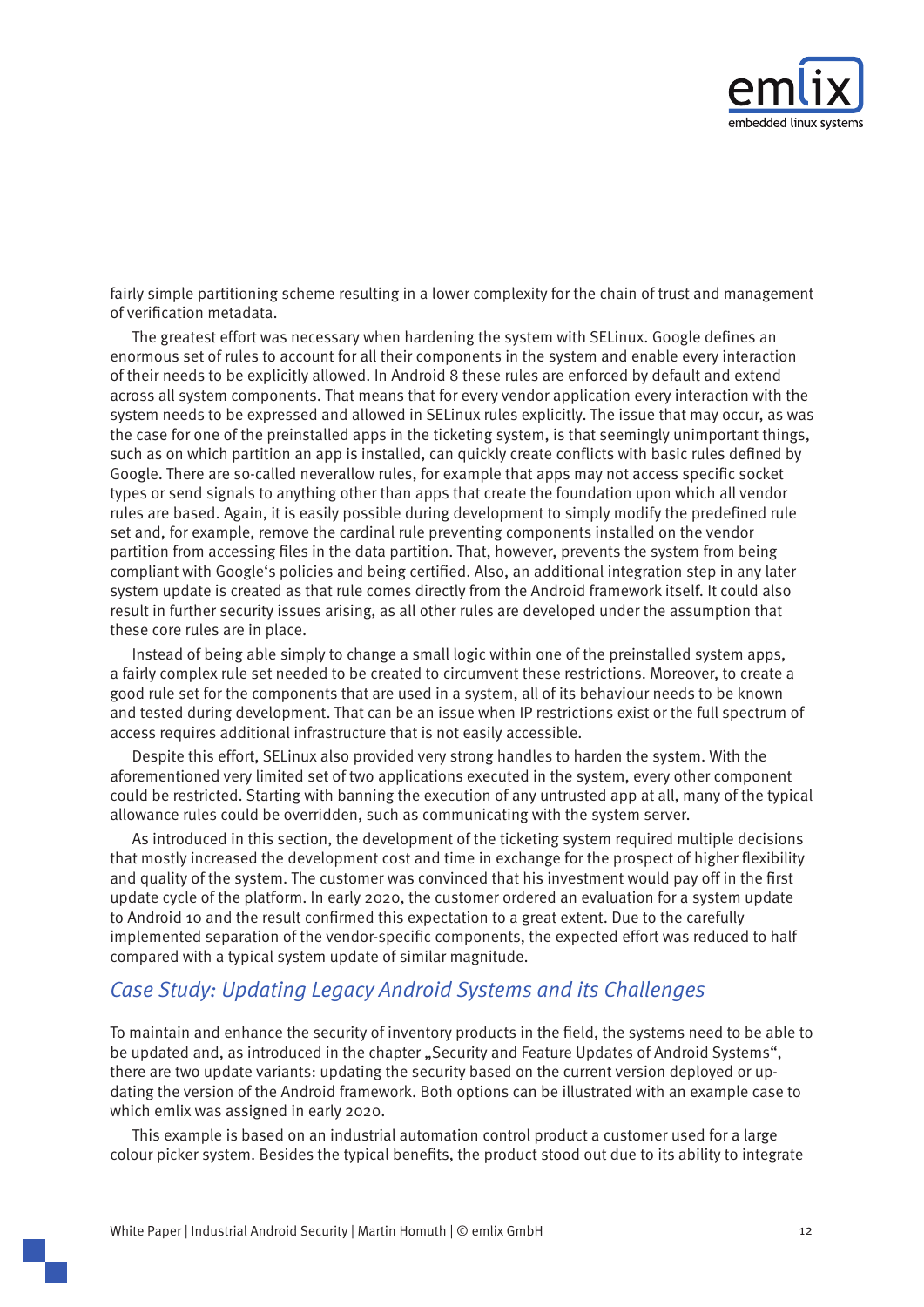

new apps for recipes and compositions. It was developed with Android 6.0 and consisted of different industrial interfaces and protocols such as CAN, Ethernet or Beckhoff Fieldbus as well as the openness for the user to install various apps during the lifetime. The system was highly dynamic and a solid product for the customer to maintain for many more vears. His customers, however, were apparently more and more dissatisfied with the age of the Android version and based on that pressure, a two-part task was defined. First, the system should be updated to the latest security patch level available at that time and, second, an evaluation of an Android version update to version 8 should be performed and the estimated effort identified.

In the chapter ["](#page-9-1)Security and Feature Updates of Android Systems" the basic tasks of updating a system to a recent security patch level were introduced. That process, however, not only includes the implementation of the security bulletins but also updating the components in the system. Starting with the Linux kernel the most recent patch level of the current kernel is included. In this case the version in the system was 3.10.49 and the latest version supported was 3.10.108. Such an inclusion is most likely without problems, as no interface or feature of the kernel changes from patch level to patch .level

After the kernel, the vendor components need to be evaluated such as HAL implementations from the SOC vendor or those created by the customer himself. In this case the SOC vendor stopped supporting the platform during the Android 6 release and only a few components were updated after the initial release the customer used for his product and consequently the implementation effort was .negligible

Every patch contained in a monthly bulletin needs to be evaluated and integrated. The evaluation requires a fairly good understanding of the use of the system to be able to rate the actual impact of a patch series. With about two years of security levels, separated into  $24$  bulletins, each consisting of 20 to 60 issues to be fixed, there is a lot of code to evaluate and understand. Furthermore, with increasing time between the release of the Android version in use and the date of the bulletin to be implemented the required effort increases, in some cases significantly. The problem is the differing code base the patches are applied to. Bulletins created for a component that has been refactored in the meantime require the developer to dig into the current version of the component and try to understand whether the issue in question is still present after the refactoring. Even if this is the case, the patch itself then needs to be applied, which may require significant adjustments to the source. In this case, implementing security bulletins starting from Android 7 proved to be fairly difficult, but with increased deviation between the bulletins and the code base the number of patches that were not applicable increased as well. Ultimately, the required effort for implementing security bulletins is extremely difficult to estimate, not least because the actual quantity of patches per bulletin varies a lot, but also because the number of applicable patches depends on the actual hardware components used. Aside from that, the security patch level does not contain any information on platforms not directly supported by Google.

The evaluation of the system update to Android 8 started with taking inventory of the system components. Basically, the full stack was influenced by changes made by the vendor, starting with a custom kernel driver that interacted with a microcontroller and provided a great deal of functionality to the system, that functionality was integrated into the system with multiple services and managers that in part made use of JNI to interact with the kernel interface directly and in part used other system managers to accumulate required information. A custom app for system control was, of course,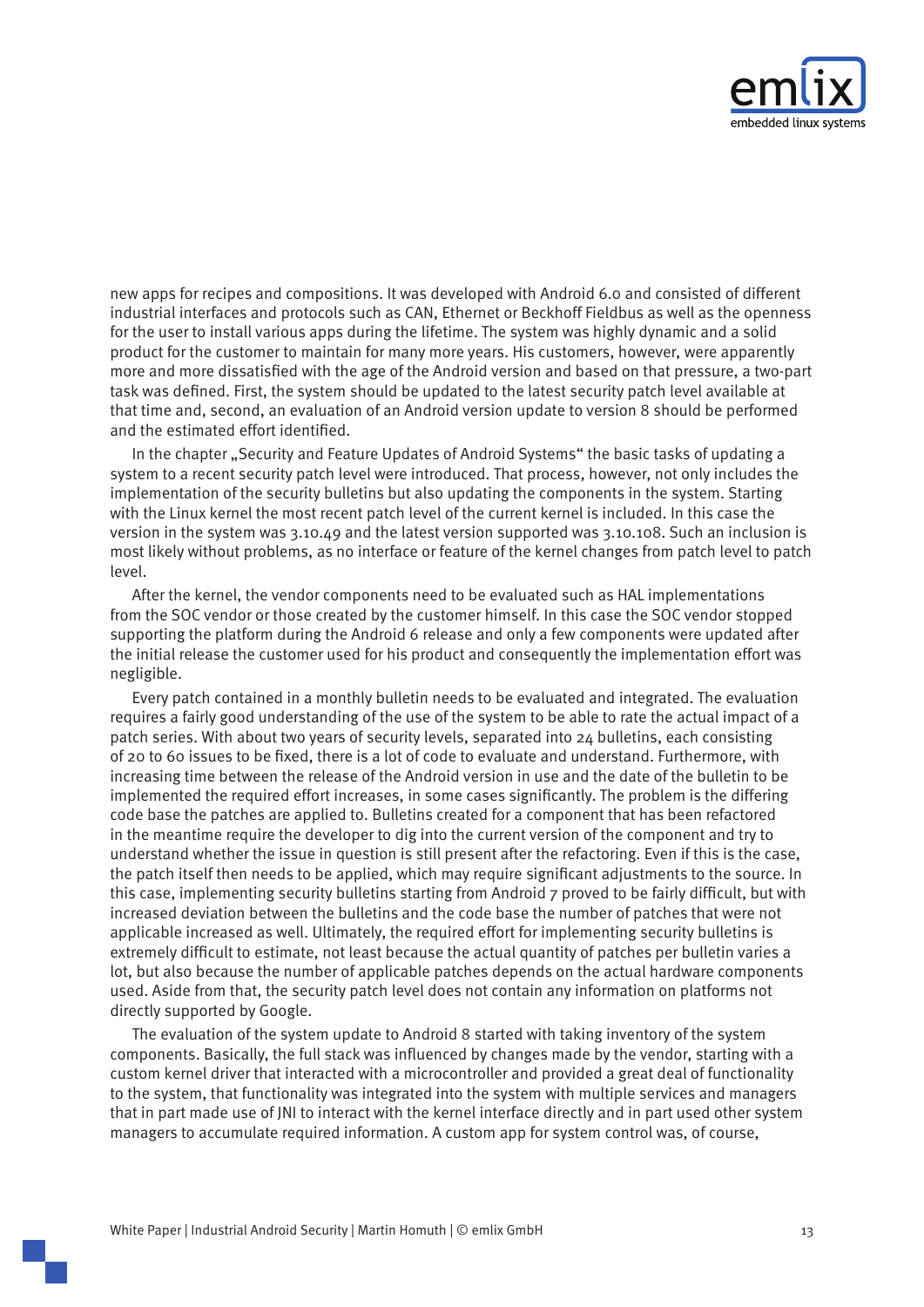

integrated as well. Even the updated kernel version 3.10.108 was very likely to create some issues during the update as Android 8 requires at least kernel version 3.18.x.

To identify the required adjustments we started with the foundation, the Linux kernel. Despite the aforementioned version requirement, it was originally extended by two patch sets including drivers for the WiFi and Ethernet chips used and not supported by the tree directly. Additionally, the WiFi chip and driver were discontinued so that a more recent driver version was not available and some sort of driver porting was required as a kernel version update was inevitable. Next, the implemented HALs needed to be evaluated. Various HAL implementations were included by the SOC vendor supporting the hardware components used. For that SOC however, Android support discontinued before the release of Android 7, so no updated HAL implementations for the targeted version were available. For an inertial module unit (IMU), a HAL was integrated into the source base, which, in contrast, was available in a recent version. Based on the first two layers alone, a relatively high effort would be necessary to update the complete system. It was not even clear whether other updated HAL implementations required a kernel update as they may have relied on kernel interfaces introduced in later driver versions. It was certain at this point that porting or reimplementation of one driver and multiple HAL interfaces was necessary.

As mentioned earlier, the system contained a service and a manager to support functionality provided by the microcontroller. These were integrated directly into the Android framework and as it turned out, some framework-internal functionality was required for proper operation of the manager. This meant that for the successful inclusion of the manager the exact same information would have been made available in the new system. As it turned out, for example, the PowerManager did extend the API in later versions to support a forced shut down, but the implementation and interface differed so that significant changes would have been required in that area, too. Last but not least, the public API was modified as well, not only with the inclusion of a custom manager and service but also some private API information was exported. All in all these modifications to the framework would have required not only major modifications to the new framework (e.g. because of different internal APIs) but also to the vendor components.

As a consequence of the evaluation, the customer decided that the cost for releasing the product line with a more recent Android version would not be covered by the expected revenue from the product. This brief summary illustrates how the openness of the Android system allows great flexibility in the implementation of vendor systems but also shows the limits when deviating from the system implementation as Google intended it.

In retrospect, there are not many things that could have been done differently during the initial implementation to ease the process of updating the framework to a more recent version, due to the limitations of Android itself at the time. However, even in the case of the fairly large version difference at hand, some implementation details do benefit a system update. There were no practical solutions at the time for ensuring a development of the platform that would be easily replaceable because of the nature of legacy HALs. However, there were already mechanisms available to include vendor components and make them available to vendor apps without modifying the framework itself. That still would have required adjustments during a framework update, but the expected effort would have been far more manageable.

Both update strategies, the security update implementation as well as the full Android porting, would follow the same deployment path as they are both implemented as full partition updates not based on the reference implementations available in the AOSP. The customer uses a company and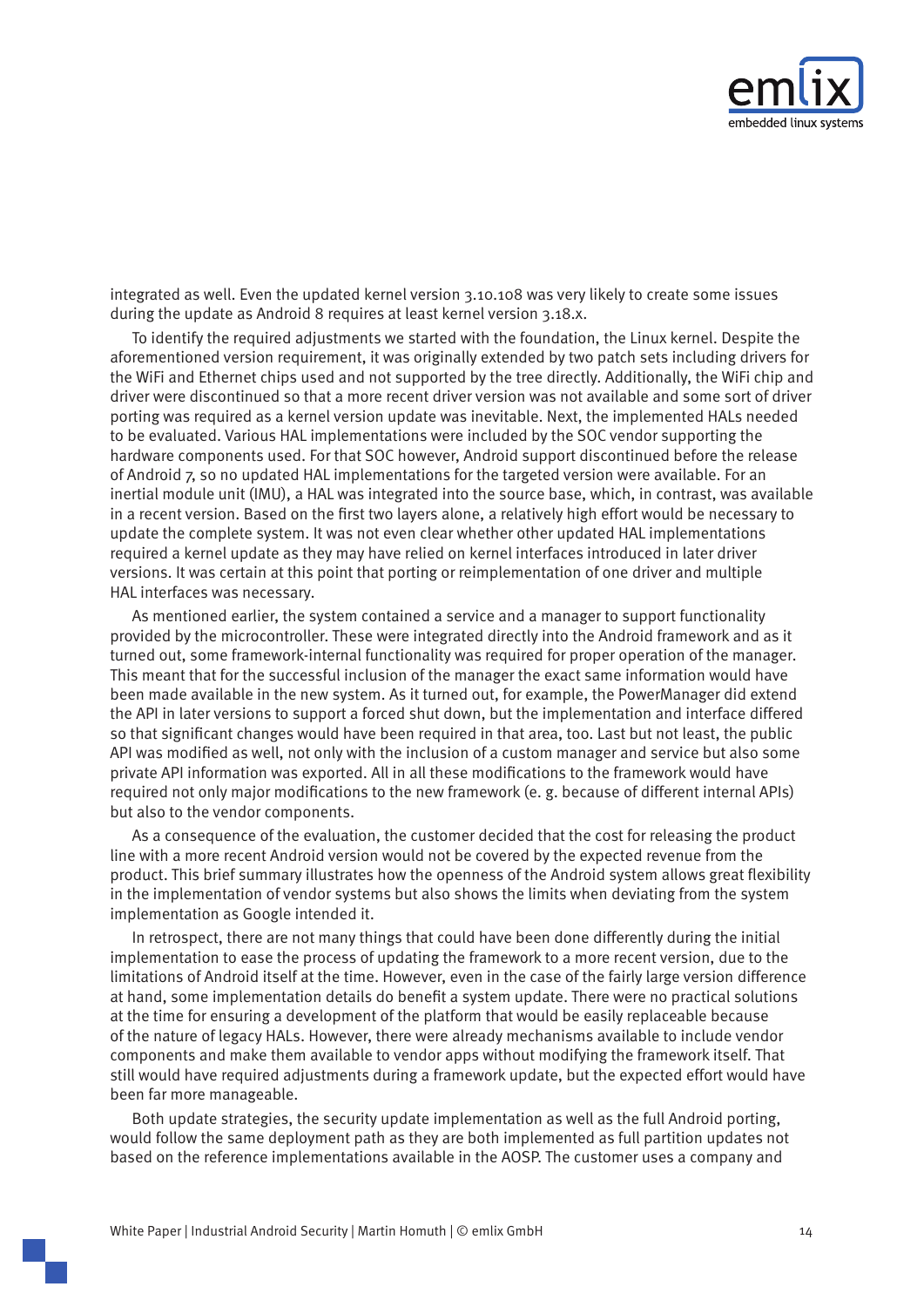

<span id="page-16-0"></span>product-wide update strategy that is implemented as a native binary, which securely acquires the update bundle from an update server and performs the update. The platform already featured a multiple partition set scheme where the updater installs SquashFS images in inactive partitions. As the source for creating and extracting update bundles is available in the AOSP, the code base could easily be modified to produce update bundles compatible with the well-established update system of the company. It was clear to the customer that continuing to use that system would require more effort for the initial system integration or later adjustments when updating the AOSP repository but in the long run using the same update mechanism across all product lines would pay off.

Even though the legacy Android system had sufficient performance and was stable and adequately secured, this example is typical of the challenges older Android systems in the field face during their lifetime. Bringing legacy systems up-to-date can be a daunting and expensive task but when considered from the beginning of the development, the amount of self-inflicted impediments can be reduced significantly. Even though the version update for the old system was cancelled, the customer was still convinced of the opportunities Android systems offer and announced the next product of that line, which is to be developed based on the most recent Android version – with all the aforementioned longevity benefits.

### **Increased Attractiveness to the Industrial Market**

The two case studies in this paper are fairly representative of the situation for Android-based products in the industrial market. The majority of Android systems in the field are legacy systems which are inherently difficult to maintain, depending on their deviation from the targeted development flow. The architecture was so intertwined between the framework and the platform that all components that cross that boundary in one way or another need to be at least examined and more likely to be refactored during a system update.

lasting systems that are more easily kept up-to-date and provide the possibility to include framework With the introduction of Project Treble, groundbreaking facilities were introduced to create longupdates, and consequently complete system updates, selectively and incrementally with less effort. This improvement is even more relevant in the industrial domain as the cost per unit for updating a product can be far higher compared to the consumer market due to the typically small quantity of devices sold and the fact that industrial devices typically contain even more supported and integrated hardware interfaces. This means that in legacy systems the effort required for system updates is inherently larger as more interfaces need to be updated and integrated components to be reviewed and possibly refactored, while at the same time the costs can only be spread across fewer .installations

The security mechanisms provided by Android's AOSP are manifold and allow vendors to include them selectively into their products. While these features generally also increase the system complexity, industrial devices face a different and more confined environment. This allows a vendor to adjust the security model to his needs.